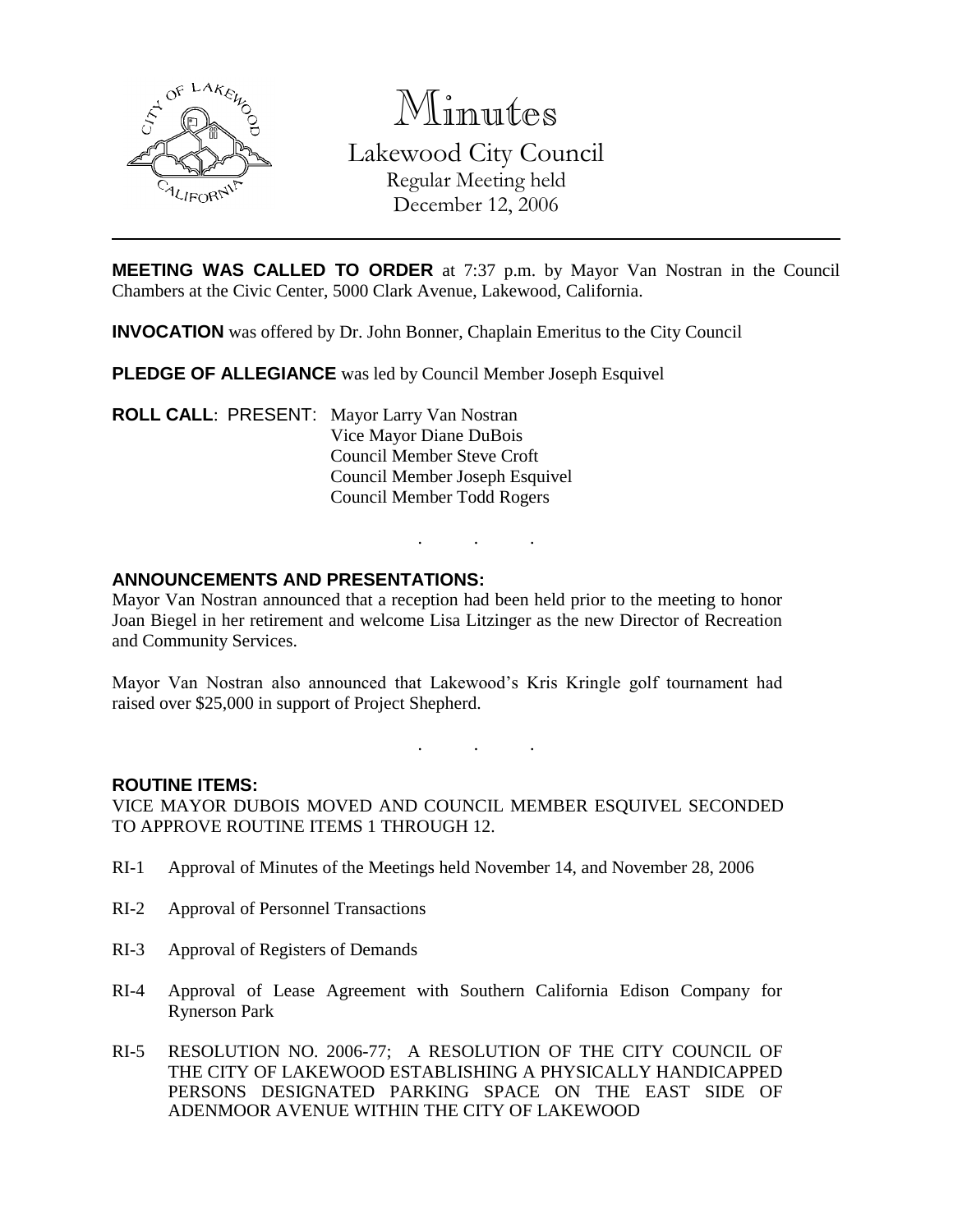City Council Minutes December 12, 2006 Page 2

#### **ROUTINE ITEMS:** Continued

- RI-5 RESOLUTION NO. 2006-78; A RESOLUTION OF THE CITY COUNCIL OF THE CITY OF LAKEWOOD ESTABLISHING A PHYSICALLY HANDICAPPED PERSONS DESIGNATED PARKING SPACE ON THE EAST SIDE OF GONDAR AVENUE WITHIN THE CITY OF LAKEWOOD
- RI-6 Approval of Appointment to the Project Shepherd Board
- RI-7 Approval of Amendment to Informational Technology Agreement with ACS State and Local Solutions, Inc.
- RI-8 Approving Use of Title 22 Water Quality Monitoring Program Services
- RI-9 Approval of Encroachment Permit
- RI-10 Approval of Emergency Sewer Repairs
- RI-11 Approval of Amendment to Meyer & Associates Agreement Centre HVAC Project
- RI-12 Approval of Amendment to OMB Engineers Agreement Sheriff Station Expansion Project

UPON ROLL CALL VOTE, THE MOTION WAS APPROVED:

AYES: COUNCIL MEMBERS: Esquivel, DuBois, Rogers, Croft and Van Nostran NAYS: COUNCIL MEMBERS: None

## **1.1 • ORDINANCE NO. 2006-12; PERTAINING TO FRONT YARD SETBACKS IN THE M-F-R (MULTIPLE FAMILY RESIDENTIAL) ZONE**

. . .

Community Development Director Chuck Ebner displayed slides and presented a report based on the memo in the agenda. He stated that present code sections required a five foot street dedication for additions to single family homes in the Multiple Family Residential (MFR) zone with an existing substandard right-of-way width. However, if the dedication resulted in the site having less than the required 20-foot front yard, the project was prohibited. The proposed code amendment would allow a remodel or addition project to go forward even though the road dedication resulted in a front yard of less than 20 feet without the property being considered nonconforming. It was the recommendation of the Planning and Environment Commission that the City Council introduce the proposed ordinance following a hearing for public input.

Mr. Ebner clarified for Council Member Rogers that the code amendment would not affect the existing percentage of a lot allowed to be covered by a structure.

Mayor Van Nostran opened the public hearing at 7:46 p.m. and called for anyone in the audience wishing to address the City Council on this matter. There was no response.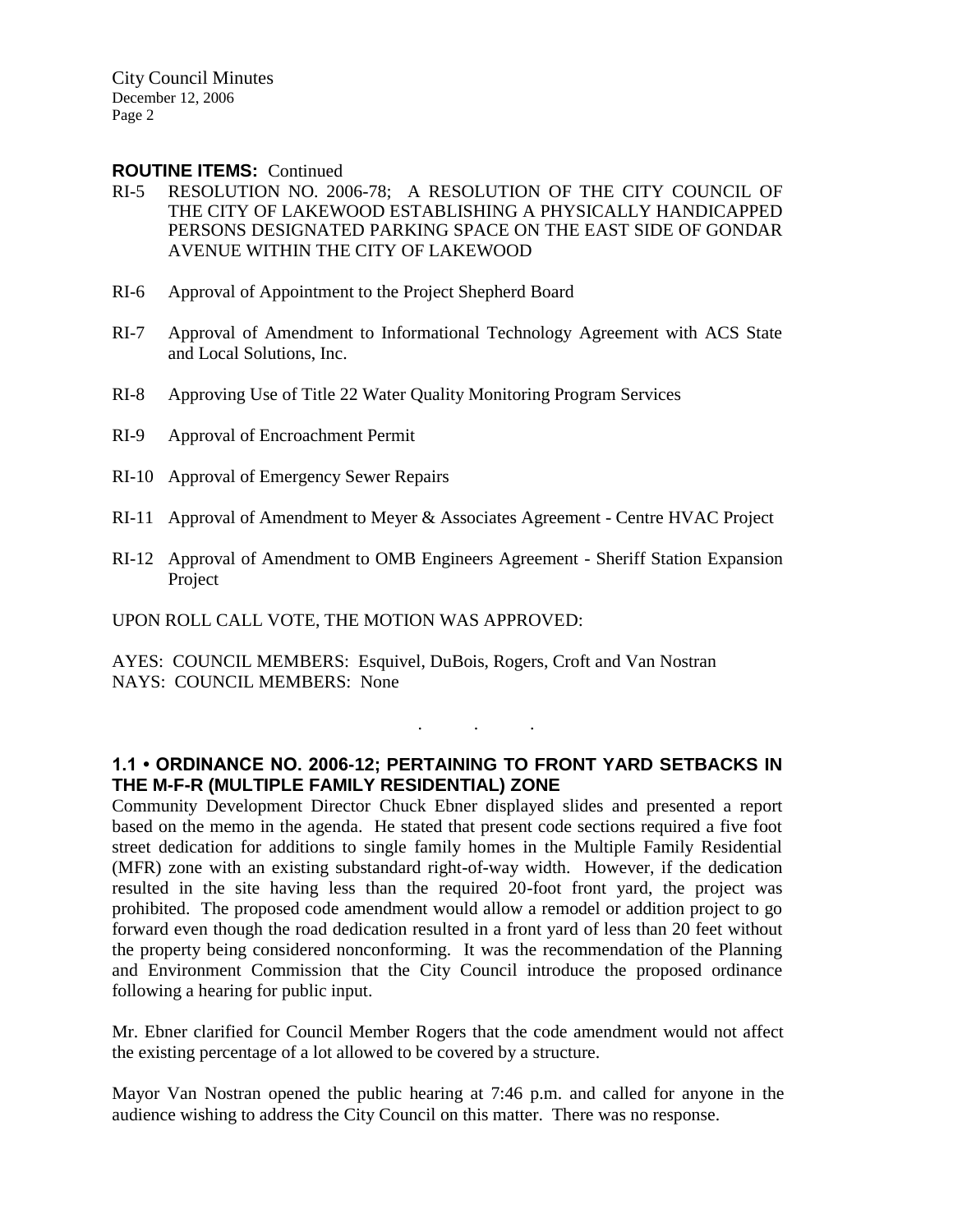City Council Minutes December 12, 2006 Page 3

**1.1 • ORDINANCE NO. 2006-12; PERTAINING TO FRONT YARD SETBACKS IN THE M-F-R (MULTIPLE FAMILY RESIDENTIAL) ZONE** - Continued ORDINANCE NO. 2006-12; AN ORDINANCE OF THE CITY COUNCIL OF THE CITY OF LAKEWOOD AMENDING SECTION 9460 OF THE LAKEWOOD MUNICIPAL CODE PERTAINING TO FRONT YARD SETBACKS IN THE MFR ZONE

VICE MAYOR DUBOIS MOVED AND COUNCIL MEMBER ESQUIVEL SECONDED TO CLOSE THE PUBLIC HEARING AND INTRODUCE ORDINANCE NO. 2006-12. UPON ROLL CALL VOTE, THE MOTION WAS APPROVED:

AYES: COUNCIL MEMBERS: Esquivel, DuBois, Rogers, Croft and Van Nostran NAYS: COUNCIL MEMBERS: None

#### **1.2 • REFINANCE SENIOR HOUSING FACILITY, 21309 BLOOMFIELD AVENUE**

. . .

Finance Director Larry Schroeder gave a brief presentation based on the memo in the agenda and stated the City was being requested to approve the refinancing of the existing senior housing facility located at 21309 Bloomfield Avenue. The refinancing would be accomplished through the California Statewide Communities Development Authority with the issuance of bonds in the amount of \$3.3 million. He clarified that the Authority, made up of numerous cities, counties and special districts, would be fully responsible and the amount would not be a debt of the City.

Mayor Van Nostran opened the public hearing at 7:48 p.m. and called for anyone in the audience wishing to address the City Council on this matter. There was no response.

RESOLUTION NO. 2006-79; RESOLUTION OF THE CITY COUNCIL OF THE CITY OF LAKEWOOD APPROVING THE REFINANCING OF MULTIFAMILY HOUSING FACILITIES BY THE CALIFORNIA STATEWIDE COMMUNITIES DEVELOPMENT **AUTHORITY** 

COUNCIL MEMBER ROGERS MOVED AND COUNCIL MEMBER CROFT SECONDED TO ADOPT RESOLUTION NO. 2006-79. UPON ROLL CALL VOTE, THE MOTION WAS APPROVED:

AYES: COUNCIL MEMBERS: Esquivel, DuBois, Rogers, Croft and Van Nostran NAYS: COUNCIL MEMBERS: None

. . .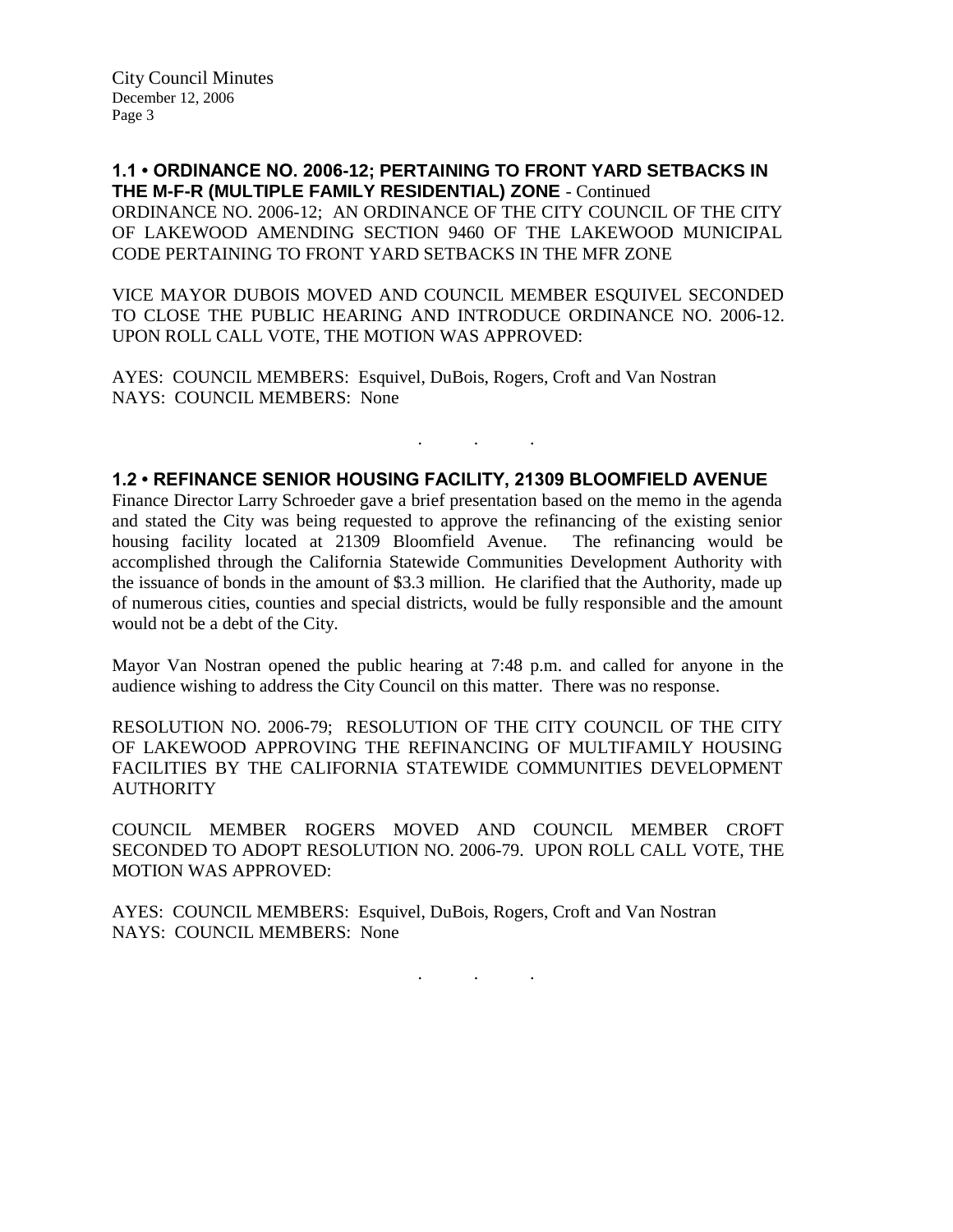# **1.3 • COLLECTION OF NUISANCE ABATEMENT COSTS FOR 5303 ADENMOOR AVENUE**

The Director of Community Development made a brief presentation based on the memo in the agenda and reported a code enforcement case had been established based upon a complaint of an illegal structure, a shed which was attached to both the rear garage wall and the rear property line wall at 5303 Adenmoor Avenue. He noted that despite multiple notices, an office conference and administrative citations, the property owner had not corrected the violation. Under a warrant issued by the courts, the City demolished the illegal structure and then presented the property owner with a bill for the cost of abatement. To date, the bill remained unpaid and staff was recommending the assessment of a lien in the amount of \$4,671 against the parcel known as 5303 Adenmoor Avenue.

Responding to a question from Mayor Van Nostran, Mr. Ebner stated that the abatement process did move slowly, as the property owner was able to request numerous opportunities to correct violations before any final legal action was taken.

Mayor Van Nostran opened the public hearing at 7:52 p.m. and called for anyone in the audience wishing to address the City Council on this matter. There was no response.

RESOLUTION NO. 2006-80; A RESOLUTION OF THE CITY COUNCIL OF THE CITY OF LAKEWOOD ORDERING THE COSTS OF ABATEMENT TO BE A SPECIALLY ASSESSED LIEN AGAINST THE PARCEL OF LAND COMMONLY KNOWN AS 5303 ADENMOOR AVENUE, LAKEWOOD, CALIFORNIA

COUNCIL MEMBER ROGERS MOVED AND VICE MAYOR DUBOIS SECONDED TO ADOPT RESOLUTION NO. 2006-80. UPON ROLL CALL VOTE, THE MOTION WAS APPROVED:

AYES: COUNCIL MEMBERS: Esquivel, DuBois, Rogers, Croft and Van Nostran NAYS: COUNCIL MEMBERS: None

# **1.4 • AWARD OF BID FOR PUBLIC WORKS CONTRACT NO. 2006-4, CENTRALIA PARKWAY & DEL AMO MEDIAN LANDSCAPE**

. . .

Public Works Director Lisa Rapp made a presentation based on the memo in the agenda and stated six bids had been received for the Centralia Parkway & Del Amo Median Landscape project. The proposed project would provide for the installation of irrigation, turf and pines in the Centralia Street parkway; and irrigation, turf, and planter boxes for flowers in the Del Amo Boulevard median. Construction was scheduled to begin in January and be completed in March, 2007. It was the recommendation of staff that the City Council approve the plans, specifications and working details for Public Works Contract No. 06-04; award the contract to the low bidder, Belaire-West Landscape in the amount of \$282,320; authorize staff to approve a cumulative total of change orders, as needed, not to exceed \$30,000; and appropriate \$130,000 from the General Fund to the project account.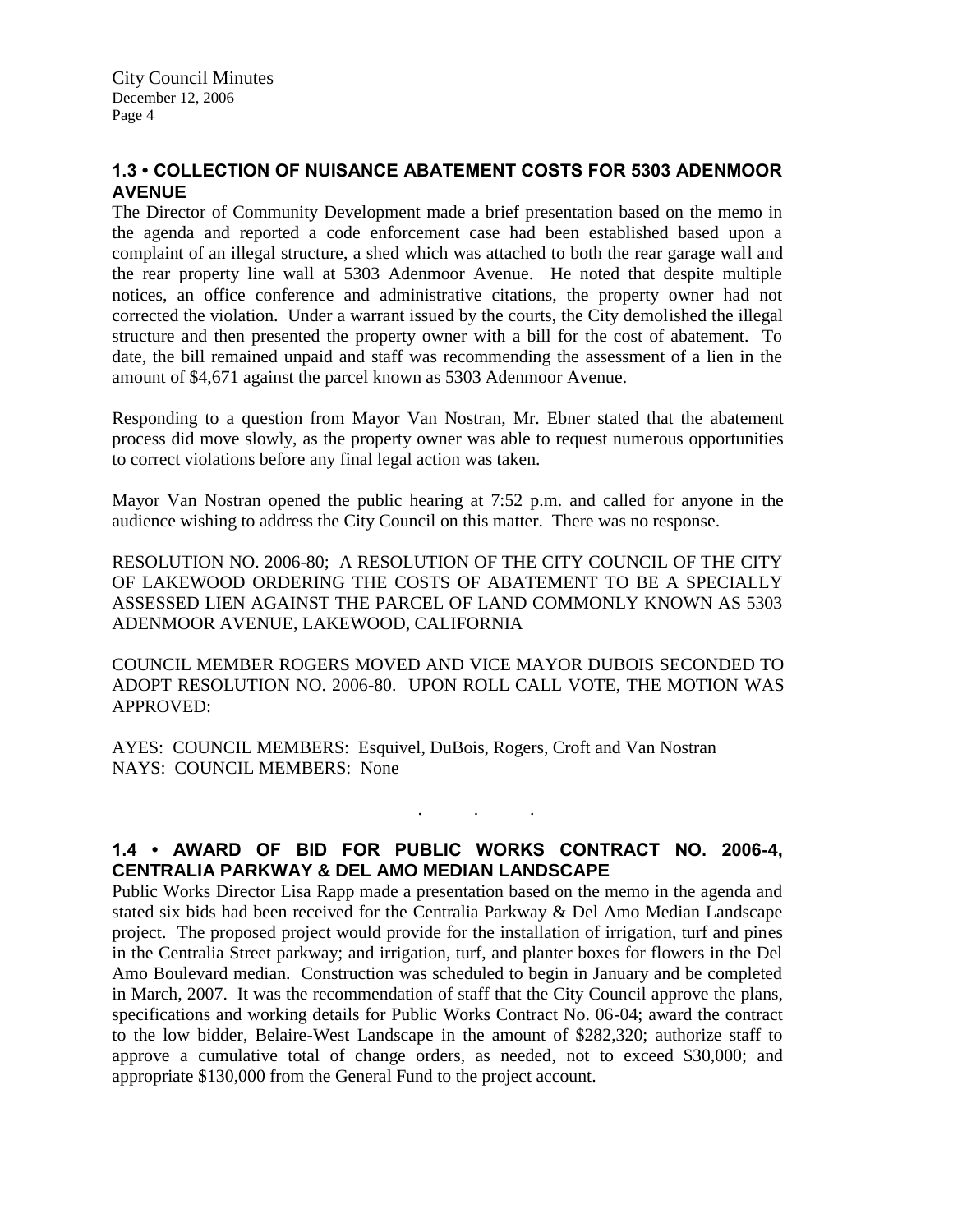## **1.4 • AWARD OF BID FOR PUBLIC WORKS CONTRACT NO. 2006-4, CENTRALIA PARKWAY & DEL AMO MEDIAN LANDSCAPE** - Continued

Responding to a question from Mayor Van Nostran, Ms. Rapp advised that there would not be trees planted in the Del Amo Boulevard due to sight distance considerations and that planter boxes would be substituted.

Mayor Van Nostran opened the public hearing at 7:57 p.m. and called for anyone in the audience wishing to address the City Council on this matter. There was no response.

COUNCIL MEMBER CROFT MOVED AND VICE MAYOR DUBOIS SECONDED TO CLOSE THE PUBLIC HEARING AND APPROVE STAFF'S RECOMMENDATIONS. UPON ROLL CALL VOTE, THE MOTION WAS APPROVED:

AYES: COUNCIL MEMBERS: Esquivel, DuBois, Rogers, Croft and Van Nostran NAYS: COUNCIL MEMBERS: None

## **2.1 • RESOLUTION NO. 2006-81; DECLARING THE RESULTS OF THE SPECIAL MUNICIPAL ELECTION**

. . .

Mayor Van Nostran advised that the proposed resolution would accept the canvass of votes from the November 7, 2006 election, prepared by the County of Los Angeles Registrar-Recorder.

RESOLUTION NO. 2006-81; A RESOLUTION OF THE CITY COUNCIL OF THE CITY OF LAKEWOOD, CALIFORNIA, RECITING THE FACT OF THE SPECIAL MUNICIPAL ELECTION HELD IN SAID CITY ON NOVEMBER 7, 2006, DECLARING THE RESULTS THEREOF, AND SUCH OTHER MATTERS AS PROVIDED BY LAW

COUNCIL MEMBER ESQUIVEL MOVED AND VICE MAYOR DUBOIS SECONDED TO ADOPT RESOLUTION NO. 2006-81. UPON ROLL CALL VOTE, THE MOTION WAS APPROVED:

AYES: COUNCIL MEMBERS: Esquivel, DuBois, Rogers, Croft and Van Nostran NAYS: COUNCIL MEMBERS: None

## **3.1 • PURCHASE OF GASOLINE AND DIESEL FUELS**

The Director of Finance gave a brief presentation based on the memo in the agenda and reported the vendor previously supplying fuel to the City had offered the opportunity to purchase fuel through April 10, 2007, by piggybacking on the formal bid for the City of Long Beach. It was the recommendation of staff that the City Council authorize the purchase of unleaded gasoline and diesel fuel from S. C. Fuels.

. . .